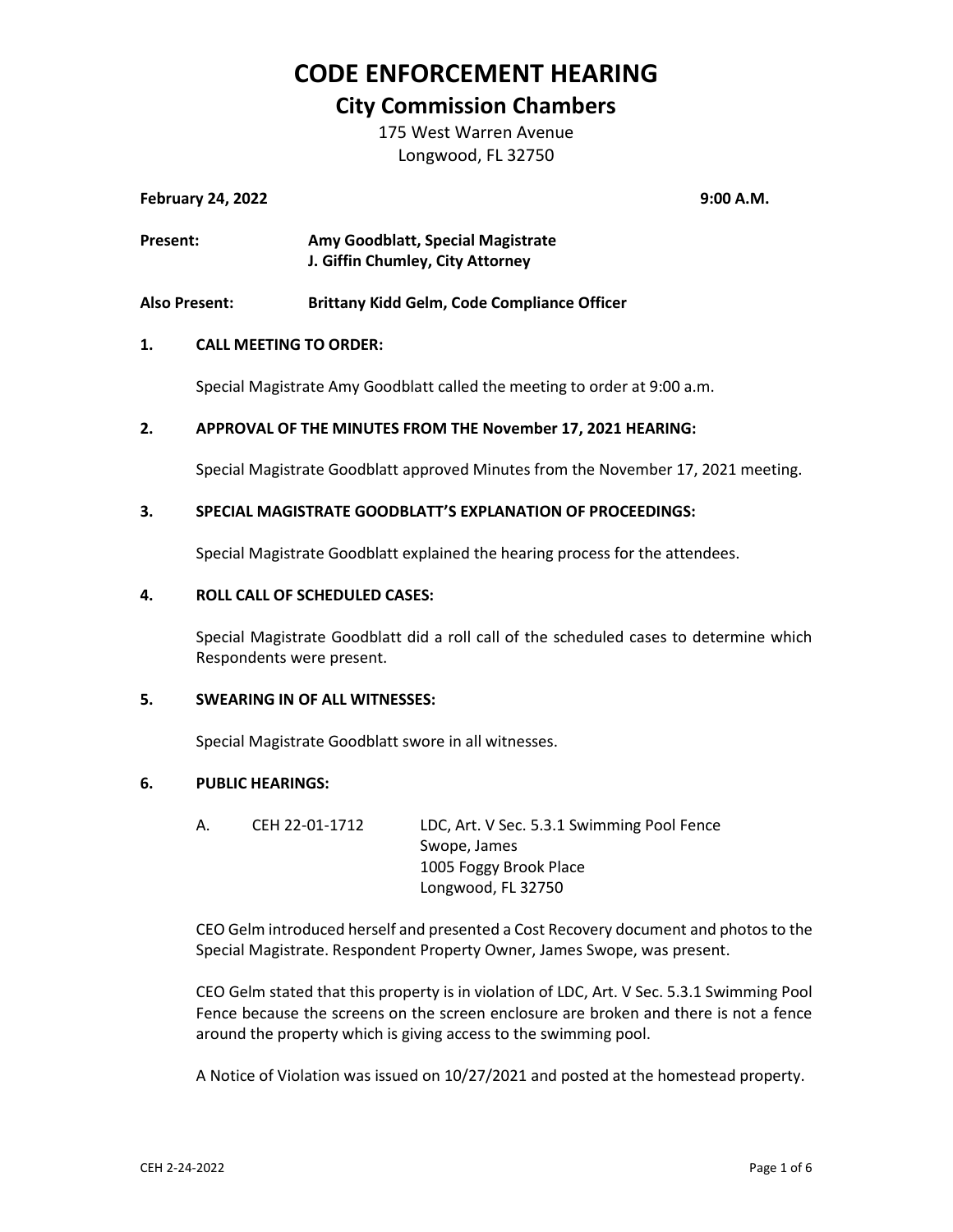## **CODE ENFORCEMENT HEARING City Commission Chambers**

175 West Warren Avenue Longwood, FL 32750

A Notice of Hearing was issued on 1/26/2022 and mailed via certified mail to the property owner. The NOH was delivered to the property owner 1/29/22.

The Respondent Property Owner provided testimony that he has been a long-time resident of Longwood. He tried to find a screen repair company in October of 2021. He has signed a contract with a fencing company and intends the fence to be installed next week.

Special Magistrate made inquiry of the Code Compliance Officer and Respondent.

The Special Magistrate made her findings, that a swimming pool is present at the cited property which is neither fenced nor properly screened, as the screen is missing enough panels that free access to the pool exists, creating a potentially hazardous condition. Service was properly made. The Respondent has violated LDC, Article V Section 5.3.1 Swimming Pool - Fence. In order to come into compliance, Respondent must replace all damaged screen panels or build a fence in accordance with the permit, around the yard. If a fence is chosen, it must secure the pool. Respondent is to pay Administrative Costs of \$274.47 within 30 days of receipt of Final Orders. If Respondent does not comply within 15 days from the date of service of this Order, Respondent shall pay a fine of \$50.00 day for each day the violation continues to exist beyond the date set for compliance.

B. CEH 22-01-1713 LDC, Art. X Sec. 10.1.0 Construction Permit Woods Family Prop DWW LLC – P/O Millennia 3 Media Group - Tenant 1355 Bennett Dr Ste 117 & 269 Longwood, FL 32750

CEO Gelm introduced herself and presented a Cost Recovery document to the Special Magistrate. The Respondent Property Owner, David Woods was present. The Respondent Tenant, Michael Reale was also present.

CEO Gelm stated that this property is in violation of LDC, Art. X Sec. 10.1.0 Construction Permit because numerous interior alterations were completed without permits. Among the alterations, unit 117 & 269 were combined without a permit. Further, the properties are being utilized as F-1 and A-1 occupancy types which is not permitted pursuant to the property's current Certificate of Occupancy.

A Notice of Violation and the Building Official's letter was issued on 6/8/2021 and mailed via certified mail to the property owner and tenant. The NOV was delivered to the property owner on 6/11/2021 and to the tenant on 6/10/2021.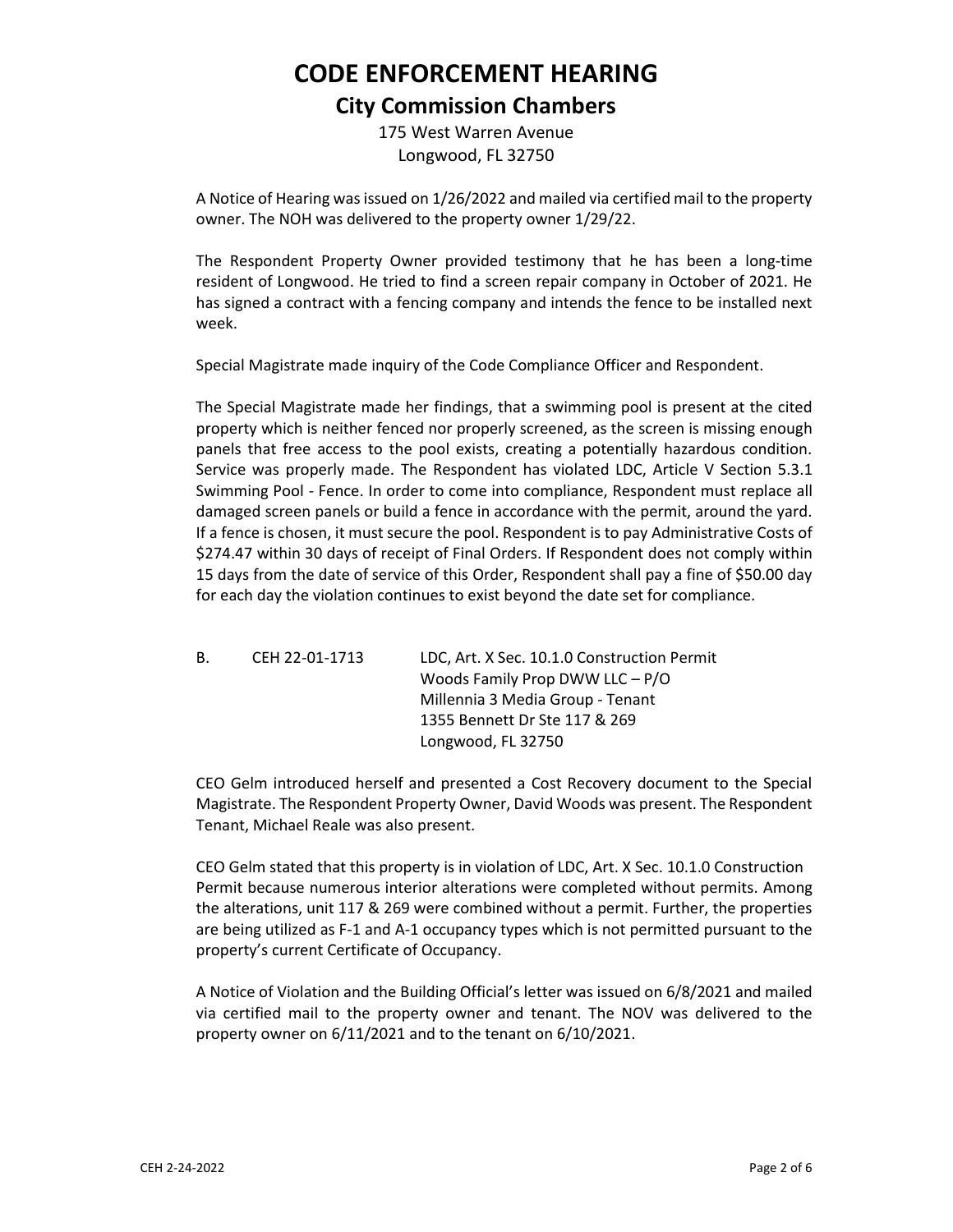## **CODE ENFORCEMENT HEARING City Commission Chambers**

175 West Warren Avenue Longwood, FL 32750

A Notice of Hearing was issued on 1/26/2022 and mailed via certified mail to the property owner and tenant. The NOH was delivered to the property owner on 1/27/2022 and to the tenant on 1/28/2022.

Phil Kersey, the City of Longwood Building Official, provided testimony that in May or June of 2021 he was notified of large events that were being held at the cited property. He discovered that the property was being used for concerts for large groups. The allowed use is limited to storage purposes by the current Certificate of Occupancy. He and the Fire Marshall met with the tenant twice and explained requirements to use the property for events. The City discovered the expansion into unit 117 for a sound area room. The City entered into a Temporary Occupancy agreement. A six-month extension was granted to get the Certificate of Occupancy to conform to the City's requirements. The property owner later withdrew his support of the TO Agreement.

The tenant, Michael Reale, provided testimony that there was some unpermitted work done at the cited property. His intention now is not to conduct any events. He has a permit to demolish and close the opening in the firewall. He will no longer occupy unit 269. His engineer/architect has been ill. He can pull the permits within 30 days and will be able to complete the work within 30 days thereafter.

The property owner, David Woods, provided testimony that he tried to work with the tenant to help. He withdrew his support for the concert venue use in December 2021 due to his belief that it is not viable to change the use into a concert venue. It violates the lease to undergo construction without following the law and securing his permission. The building is being sold.

Special Magistrate made inquiry of the Code Compliance Officer and Respondents.

The Special Magistrate made her findings, that interior alterations were made to the cited property, including combining units 117 & 269 without securing necessary construction permits. The property was sued as it were F-1 and A-1 type occupancy although these uses are not allowed pursuant to the current Certificate of Occupancy. Service was properly made. The Respondents have violated LDC, Article X Section 10.1.0 Construction Permit. In order to come into compliance, Respondents must complete the demolition of the sound stages, including removal of the sound equipment. Secure permits to close or open the firewall and make it operational. Respondents are to jointly and severally pay Administrative Costs of \$317.84 within 30 days of receipt of Final Orders. If Respondent does not comply within 30 days of receipt of Final Orders by securing permits and by completing the work and passing all required inspections 30 days thereafter, Respondents shall pay a fine of \$100.00 per day for each day the violation continues to exist beyond the date set for compliance.

C. CEH 22-01-1720 CC, Chapter 38 Section 38-141 High Grass & Weeds Mukhi Holdings, LLC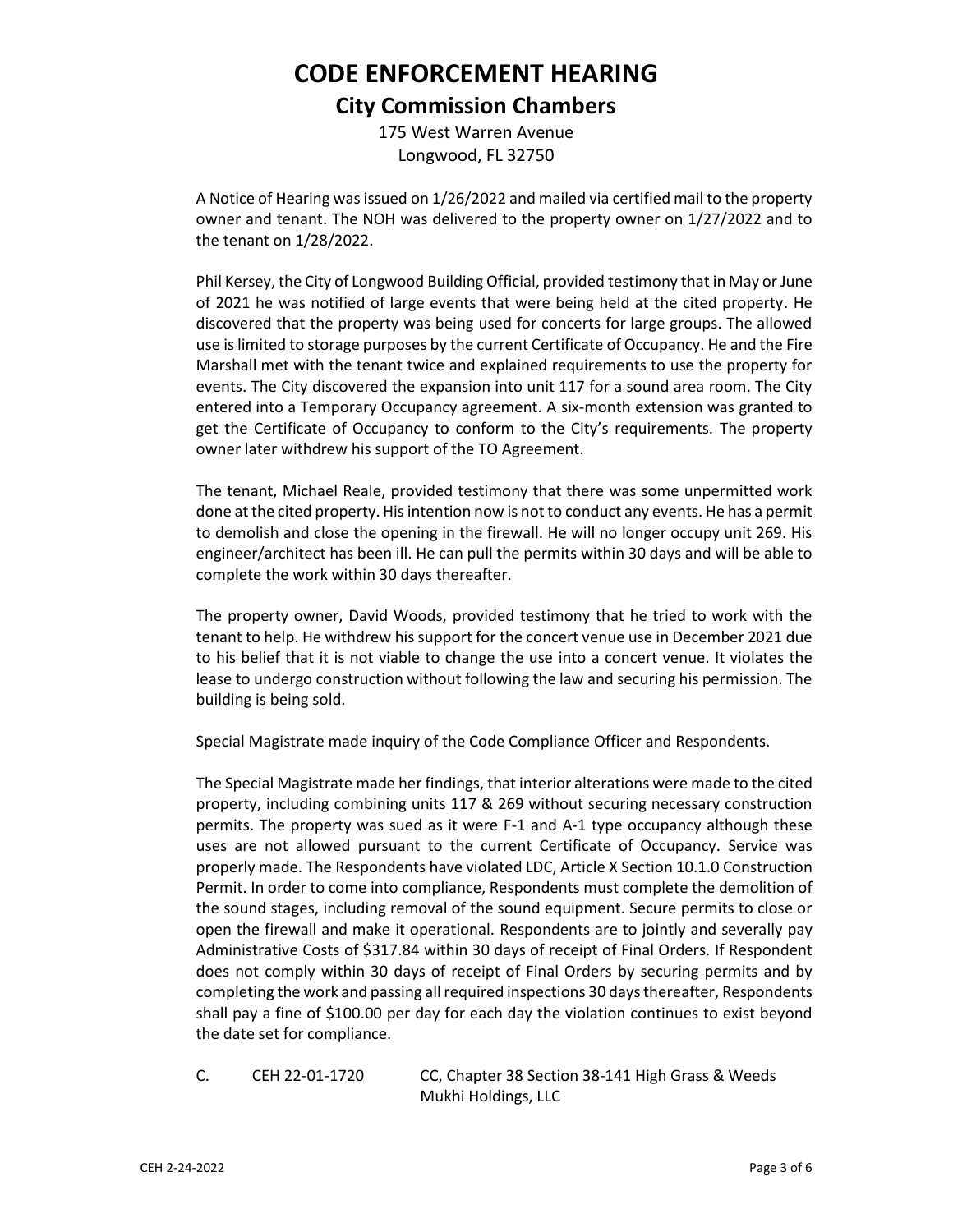# **CODE ENFORCEMENT HEARING**

### **City Commission Chambers**

175 West Warren Avenue Longwood, FL 32750

> 389 E SR 434 Longwood, FL 32750

CEO Gelm introduced herself and presented a Cost Recovery document and photos to the Special Magistrate. Respondent Property Owner was not present.

CEO Gelm stated that this property is in violation of CC, Chapter 38 Section 38-141 High Grass & Weeds because the entire property is overgrown and not being mowed and maintained on a regular basis.

A Notice of Violation was issued on 11/4/2021 and mailed via certified mail to the property owner.

A Notice of Hearing was issued on 1/26/2022 and mailed via certified mail to the property owner. The NOH was delivered to the property owner on 1/28/2022.

Special Magistrate made inquiry of the Code Compliance Officer.

The Special Magistrate made her findings, that a nuisance exists at the cited property due to the untended growth of tall grass and weeds on the property located within 100 feet of improved property within the City. The condition of the property is so unsightly that it negatively impacts adjacent property owner's land values and may furnish a breeding ground for mosquitos or may harbor rodents. Service was properly made. The Respondents have violated CC, Chapter 38 Section 38-141 High Grass & Weeds. In order to come into compliance, Respondent must mow and maintain the entire property regularly. Respondent is to pay Administrative Costs of \$287.98 within 30 days of receipt of Final Orders. If Respondent does not comply within 10 days from the date of service of this Order, Respondent shall pay a fine of \$50.00 day for each day the violation continues to exist beyond the date set for compliance.

D. CEH 22-01-1723 LDC, Article X Section 10.1.0 Construction Permit Maldonado, Ismael & Madeline 912 N Grant St Longwood, FL 32750

This case has been withdrawn as complied.

E. CEH 22-01-1726 LDC, Article X Section 10.1.0 Construction Permit Millenium Inv. Holdings Corp. IV 1490 S US HWY 17-92 Longwood, FL 32750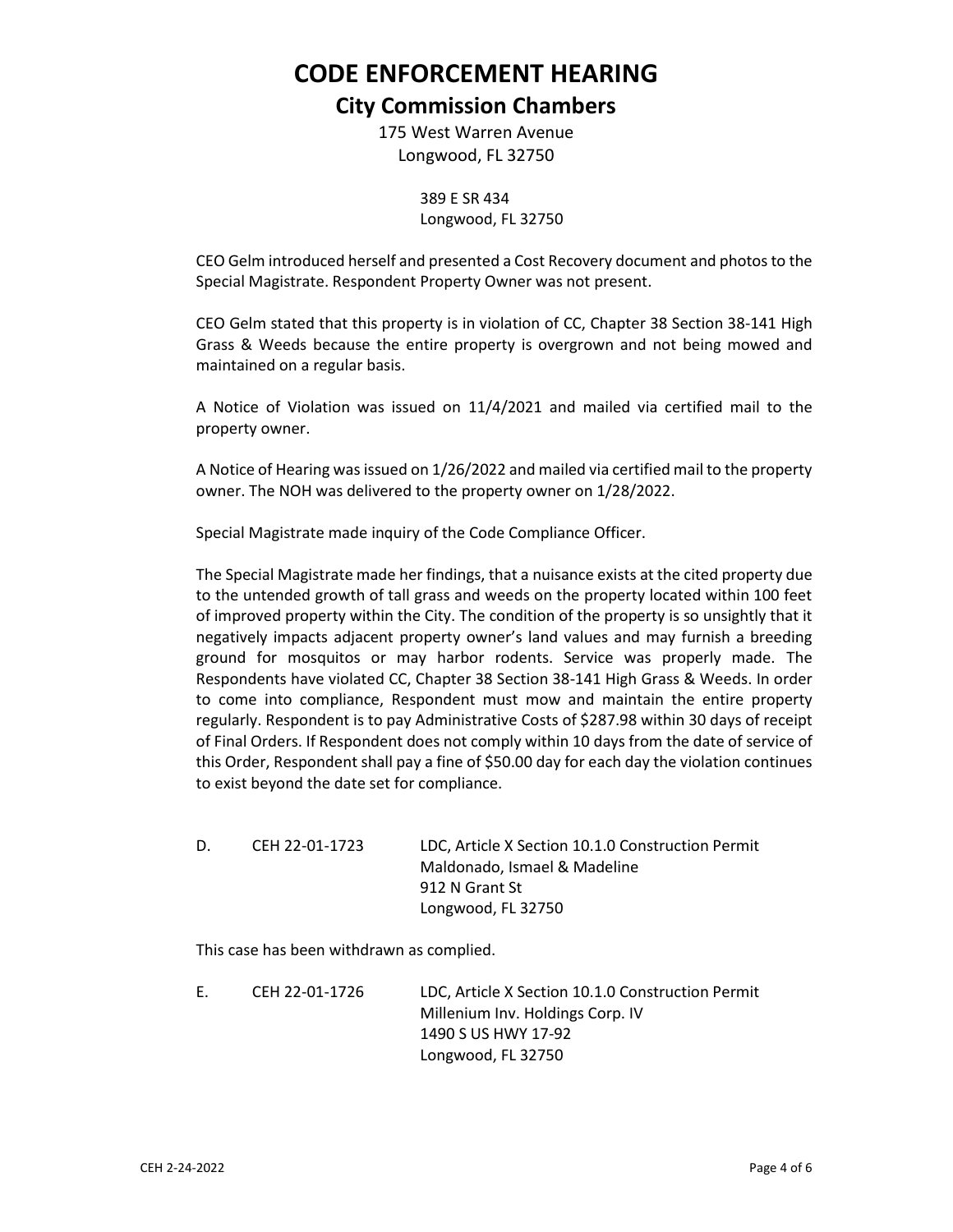## **CODE ENFORCEMENT HEARING City Commission Chambers**

175 West Warren Avenue Longwood, FL 32750

CEO Gelm introduced herself and presented a Cost Recovery document to the Special Magistrate. The Respondent Property Owner was not present.

CEO Gelm stated that this property is in violation of LDC, Art. X Sec. 10.1.0 Construction Permit because interior alterations, to include partition walls and electrical work were completed without permits. The Building Official issued a Stop Work Order on 1/4/2022.

A Notice of Violation was issued on 1/4/2022 and mailed via certified mail to the property owner. The NOV was delivered to the property owner on 1/7/2022.

A Notice of Hearing was issued on 1/31/2022 and mailed via certified mail to the property owner. The NOH was mailed via First Class Mail on 2/7/2022. The NOH was posted at the property and at Longwood City Hall on 2/10/2022.

Phil Kersey, the City of Longwood Building Official, provided testimony that this property has had multiple Stop Work Orders and has become problematic for the City.

Special Magistrate made inquiry of the Code Compliance Officer.

The Special Magistrate made her findings, that the Respondent undertook interior alterations to the cited property without first securing the necessary permits. Service was properly made. The Respondents have violated LDC, Article X Section 10.1.0 Construction Permit. In order to come into compliance, Respondent must hire a licensed contractor and obtain permits from the City. All required inspections must be passed successfully in a timely manner. Respondent is to pay Administrative Costs of \$287.98 within 30 days of receipt of Final Orders. If Respondent does not comply within10 days of receipt of Final Orders by applying for permits and by completed the work, and passing all required inspections within 6 months thereafter, Respondents shall pay a fine of \$200.00 per day for each day the violation continues to exist beyond the date set for compliance.

### 7. **REPORTS-CASE UPDATES**

None.

#### 8. **UNFINISHED BUSINESS**

- A. Special Magistrate signed the Order to Impose for CEH 21-08-1677 in reference to 820 E SR 434. Attorney McGregor Love was present on behalf of the property owner.
- B. Special Magistrate signed the Order to Impose for CEH 21-09-1691 in reference to 380 Harbour Isle Way.